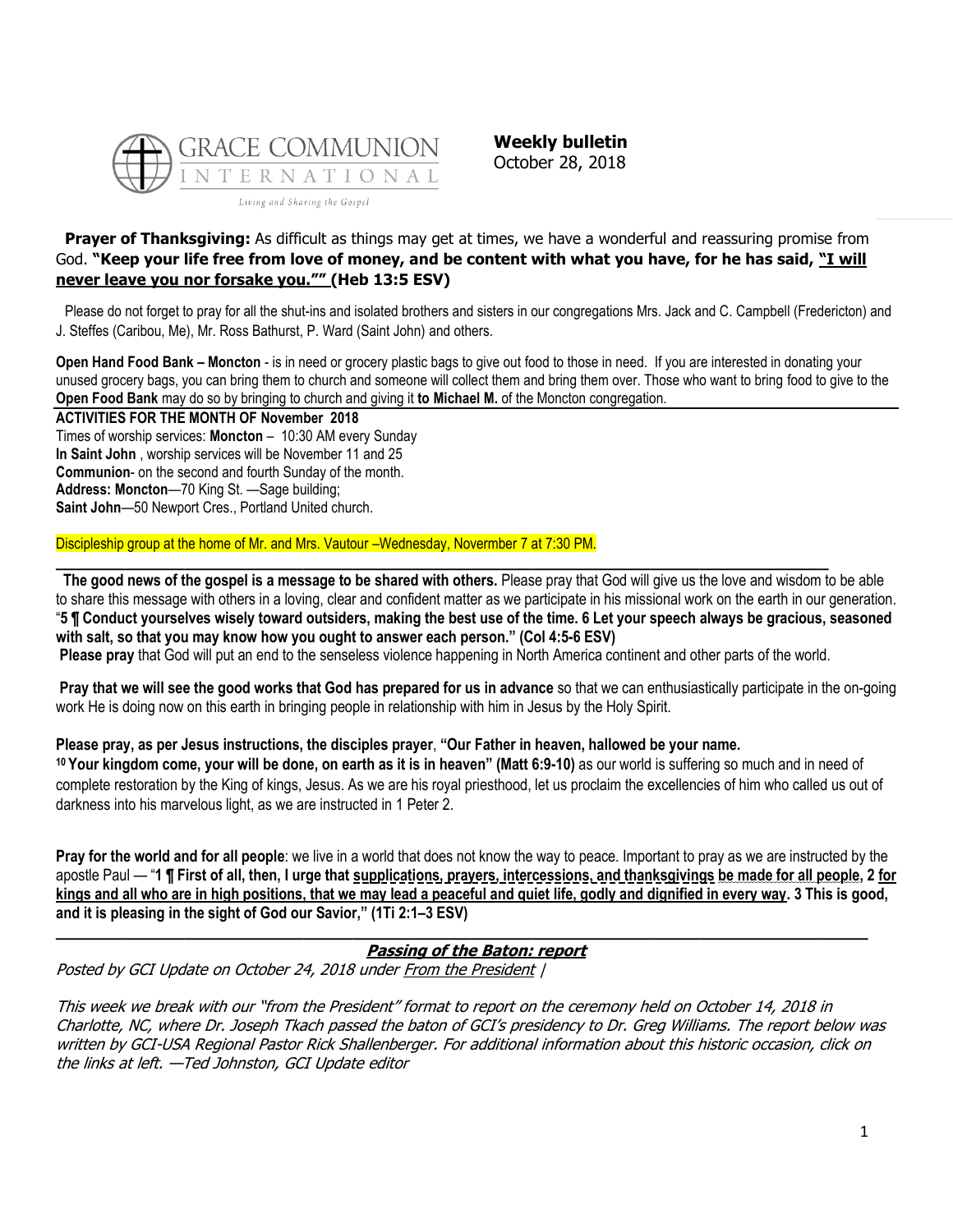

Never in my 58 years with WCG/GCI have I experienced a smoother, more meaningful transition in leadership. The honor given to Joseph and Tammy Tkach at the *Passing of the Baton* ceremony was equaled only by the support shown to Greg and Susan Williams. The ceremony included presentations recounting the journey of change GCI experienced under Joseph Tkach's capable leadership. Russell Duke (Vice Chair of GCI's Board of Directors) provided an overview of the Tkach presidency. Michael Morrison (GCS Dean of Faculty) then gave a brief history of how Grace Communion Seminary began. That was followed by a presentation in which Celestine Olive (GCI Board Member) recounted how GCI's

teaching regarding women in ministry changed. Ted Johnston (GCI Publications Editor) then reviewed the process by which the denomination's name was changed to Grace Communion International and the significance of the new name. Gary Deddo (GCS President) then addressed GCI's journey of embracing incarnational Trinitarian theology. These presenters were then followed by President Tkach (pictured below) who addressed the significance and process of passing the baton of GCI's presidency to Greg Williams.



Following the passing of the baton (see above), Greg (below) addressed the audience, speaking about the way forward for GCI and his excitement concerning how the Father, Son and Spirit are leading our journey. The special worship service was concluded with Communion and a benediction as one era of GCI ended and a new one began.



It's hard to capture in words the wonder of what was a very special day. Hopefully, the pictures provided with this report, and the videos linked at left will help. Note as well the comments below from GCI denominational leaders who were in attendance.

Traveling from afar, it was a real privilege to be part of the Passing of the Baton service. From the call to worship, to the benediction given by Greg Williams, it was a very inspiring service. The choir and the worship set a wonderful atmosphere where speakers outlined events and accomplishments during Dr. Tkach's tenure. The Communion service, led by Joseph and Tammy Tkach together with Greg and Susan Williams, summed up the love, unity and peace of Christ that encompassed the whole event. —**Daphne Sydney (Assistant National Director, GCI-Australia)**

*It was an honor to attend the presidential transition ceremony. It was a living example of how peaceful, pleasant and yet profound leadership change can be when directed by the Holy Spirit. It was an example for any organization, large or small, of how such things can and should be done. Kudos to those involved, particularly Joseph Tkach for his willingness to pass the baton of GCI leadership with such humility, grace… and humor! —Randy Bloom (Regional Pastor, GCI-USA)* The best way to describe the passing of leadership from Joseph to Greg is to picture the orange, yellow and red glow of

the horizon as the sun sets. After you take a few seconds with your eyes closed, enjoying the scene, you open them only to magically see the first ray of sun piercing the morning sky followed by the canvas of light bringing in a new day. It was a majestic moment for GCI. —**Jeffrey Broadnax (National Coordinator, GCI-USA Generations Ministries)**



The Passing of the Baton service was very moving—a powerful testimony to the grace in Joseph Tkach's empowering servant leadership. We are seeing the future with excitement and are inspired to participate in this chapter of the GCI journey, fully supporting Greg's leadership. It is great to be GCI! —**Eugene Guzon (Mission Developer, GCI-Philippines)**

## Often in the past, passing the baton ceremonies felt like a pause in the race, with

a stumbling restart and often a change in direction. On October 14, I saw no misstep or break in stride. The direction of the race is clear and the momentum earned by the outgoing president clearly carries over to the incoming president. — **Tim Sitterley (Regional Pastor, GCI-USA)**

*It was exciting to be present at the beginning of this new chapter in GCI. I've appreciated the leadership of Joseph Tkach in getting us to this place in our history. I'm sure that I speak for all the Canadian members of GCI when I say that we look forward to the future under the leadership of Greg Williams. —Bill Hall (National Director, GCI-Canada)*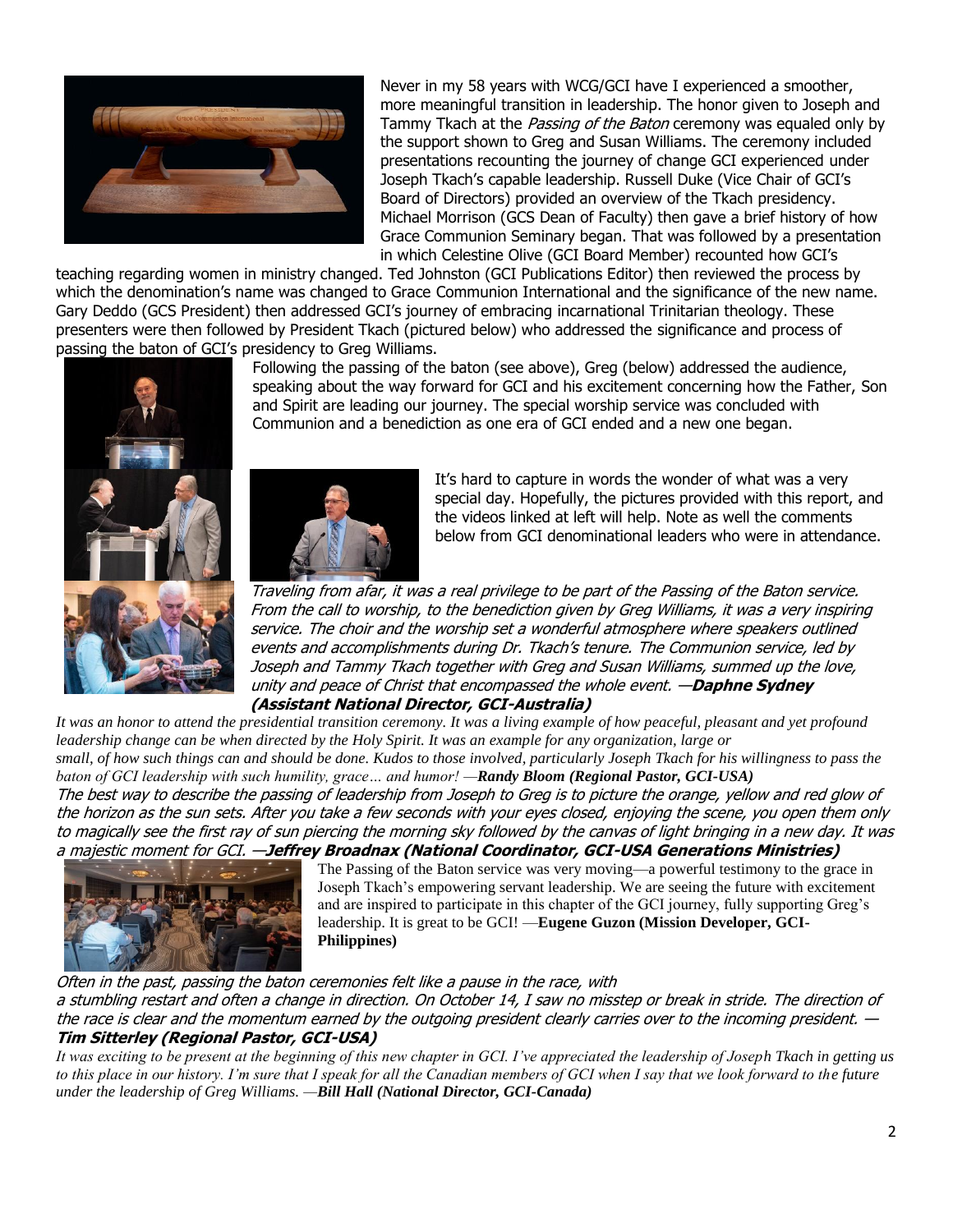To the household of GCI around the world, you can be well pleased with the love, grace and dignity that permeated this moving occasion of historic significance in our fellowship. We cannot underestimate the value of the years of service and sacrifice of outgoing President Joseph Tkach and his wife, Tammy, who were honored and celebrated in thanksgiving. Then Greg and Susan Williams were launched into the new role with personal love and enthusiasm and a swell of uplifting support. To God be the glory! —**Rod Matthews (retired Mission Developer, Southern Asia and South Pacific)** Our members in Europe salute Joseph and Tammy Tkach for the wonderful job they have done in our fellowship, and celebrate the smooth transition to Greg and Susan Williams. Our gratitude goes to them for the inspiration they give our churches around the world—merci beaucoup, muchas gracias, muito obrigrado, dank u zeer, vielen Dank, mange tak, grazie mille, tusen takk, Благодаря ти много, tak så mycket, Ευχαριστώ πολύ, большое спасибо вам—thanks so much! —**James Henderson (Mission Developer, Europe/UK)**

It was a privilege to attend the worship service, including the transition ceremony in which Joseph Tkach passed the baton symbolic of the role of President of GCI to Greg Williams. Joseph has been used to provide stability and doctrinal direction for us through the most turbulent waters. For me, he has been an empowering and supportive leader and friend for whom I have the deepest respect. It was wonderful to witness the peaceful transition to Greg's faithful, passionate leadership. —**Gary Moore (retired Mission Developer, GCI-Canada)**

I am humbled and honored to receive the baton as GCI's fourth president. I have many memories from that day and felt overwhelming support from all who were present. One experience that was especially meaningful was the support from my family—all my children and grandchildren were in attendance. My younger brother Mark and his family came along to show support as well. Mark has not been an active member of GCI for the last 27 years, and he intentionally approached Joseph Tkach to congratulate him on the monumental changes that have occurred in GCI over the 23 years of his presidency. Those changes include the move to orthodoxy, the inclusion of women into ordained positions as church elders, the name change to Grace Communion International, the addition of Grace Communion Seminary and Ambassador College of Christian Ministry, immersion into incarnational Trinitarian theology, and the move from a corporate sole advisory board of directors to a governing board. What a strong foundation to build from going forward! — Greg Williams (GCI President)

### **[GCI President Greg Williams](https://update.gci.org/2018/10/gci-president-greg-williams/)**

 $\_$  ,  $\_$  ,  $\_$  ,  $\_$  ,  $\_$  ,  $\_$  ,  $\_$  ,  $\_$  ,  $\_$  ,  $\_$  ,  $\_$  ,  $\_$  ,  $\_$  ,  $\_$  ,  $\_$  ,  $\_$  ,  $\_$  ,  $\_$  ,  $\_$  ,  $\_$  ,  $\_$  ,  $\_$  ,  $\_$  ,  $\_$  ,  $\_$  ,  $\_$  ,  $\_$  ,  $\_$  ,  $\_$  ,  $\_$  ,  $\_$  ,  $\_$  ,  $\_$  ,  $\_$  ,  $\_$  ,  $\_$  ,  $\_$  ,

Posted by GCI Update on October 24, 2018 under [Up Close & Personal](https://update.gci.org/category/profiles/) |

*Here is a biography with an overview of the life of newly-commissioned GCI President Dr. Greg Williams.*

Greg entered pastoral ministry in 1986 with his wife Susan at his side. The couple served various congregations while raising three sons: Glenn, Garrett and Gatlin. Glenn then married Crystal and Garrett married Marlo, and today Greg and Susan are the proud grandparents of Emory, and twin b[rother and sister Braxton and Ellison](https://update.gci.org/wp-content/uploads/2018/10/Williams-Family.jpg). Here is a picture of Greg (in the gray suit) with Susan and other members of the family to Greg's left:



Concerning family and ministry, Greg said this:

I've always taken seriously the scriptural teaching of Paul for an elder to manage well his home if he or she is going to manage one of the churches of God. My marriage is not perfect and neither are my children, but by the grace of God we have been deeply blessed and experience incredible love within our family circle. My most memorable moments were the privileged times when I baptized my three sons and experienced the pride and sense of release as I handed each of them over to the eternal care of their heavenly Father.

Greg notes that his preparation for GCI's presidency has been a learning process involving various

leadership roles. Within GCI, Greg has been a pastor, festival coordinator, GenMins national coordinator, Intern Program coordinator, regional pastor, director of Church Administration and Development, and GCI vice president. Greg also worked for ten years with Youth for Christ, an international para-church youth ministry organization where, according to Greg,

I was exposed to cross-denominational ministry, and actively engaged in youth evangelism. I remained connected to and active in GCI during those years, while gaining rich experience that helped shape me for the role I now fill as GCI's fourth president.

Greg's academic preparation included a earning a B.A. from Ambassador College, an M.A. from Liberty University, and a Doctor of Ministry from Drew University (where his thesis centered on cultivating interns for Christian ministry).

One of Greg's strengths as a GCI pastor was in mentoring young leaders. Many current GCI elders, ministry leaders and lead pastors have been personally mentored by Greg. The formalizing GCI's internship program and the development of *Journey with the Master* (a curriculum for helping young adults identify their gifts and discern their calling) are additional evidence of Greg's passion for incarnational ministry. His commitment to raising up leaders ties in with what Greg enjoys most about ministry leadership:

I eniov seeing people coming alive in Jesus and then seeing how they blossom in that growing relationship. There is nothing more enjoyable than being in community with people who know Jesus and are growing in his amazing grace and knowledge.

When asked what he enjoys most about being part of GCI, Greg said: